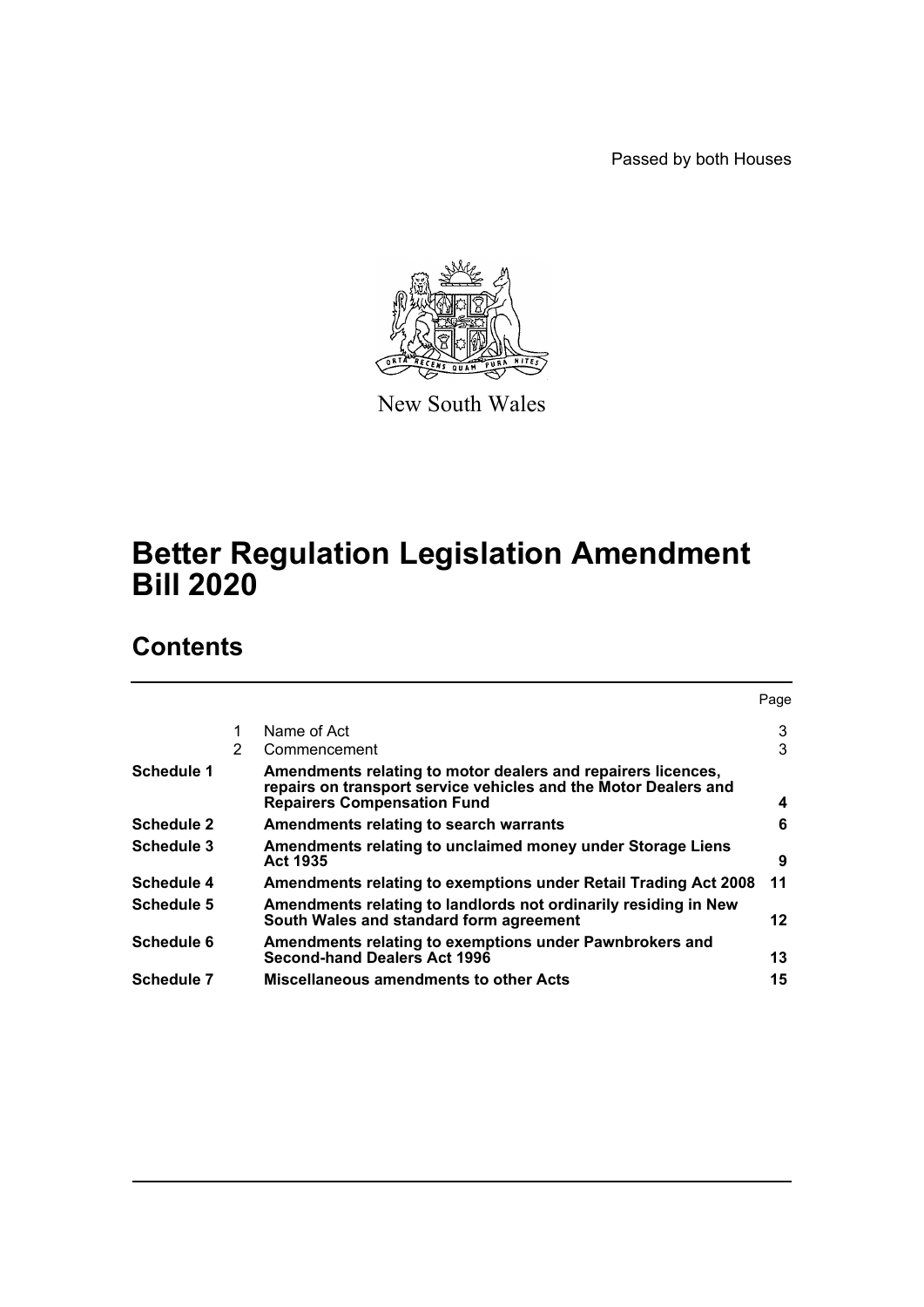*I certify that this public bill, which originated in the Legislative Assembly, has finally passed the Legislative Council and the Legislative Assembly of New South Wales.*

> *Clerk of the Legislative Assembly. Legislative Assembly, Sydney, , 2020*



New South Wales

# **Better Regulation Legislation Amendment Bill 2020**

Act No , 2020

An Act to amend various Acts and Regulations administered by the Minister for Better Regulation and Innovation; and for related purposes.

*I have examined this bill and find it to correspond in all respects with the bill as finally passed by both Houses.*

*Assistant Speaker of the Legislative Assembly.*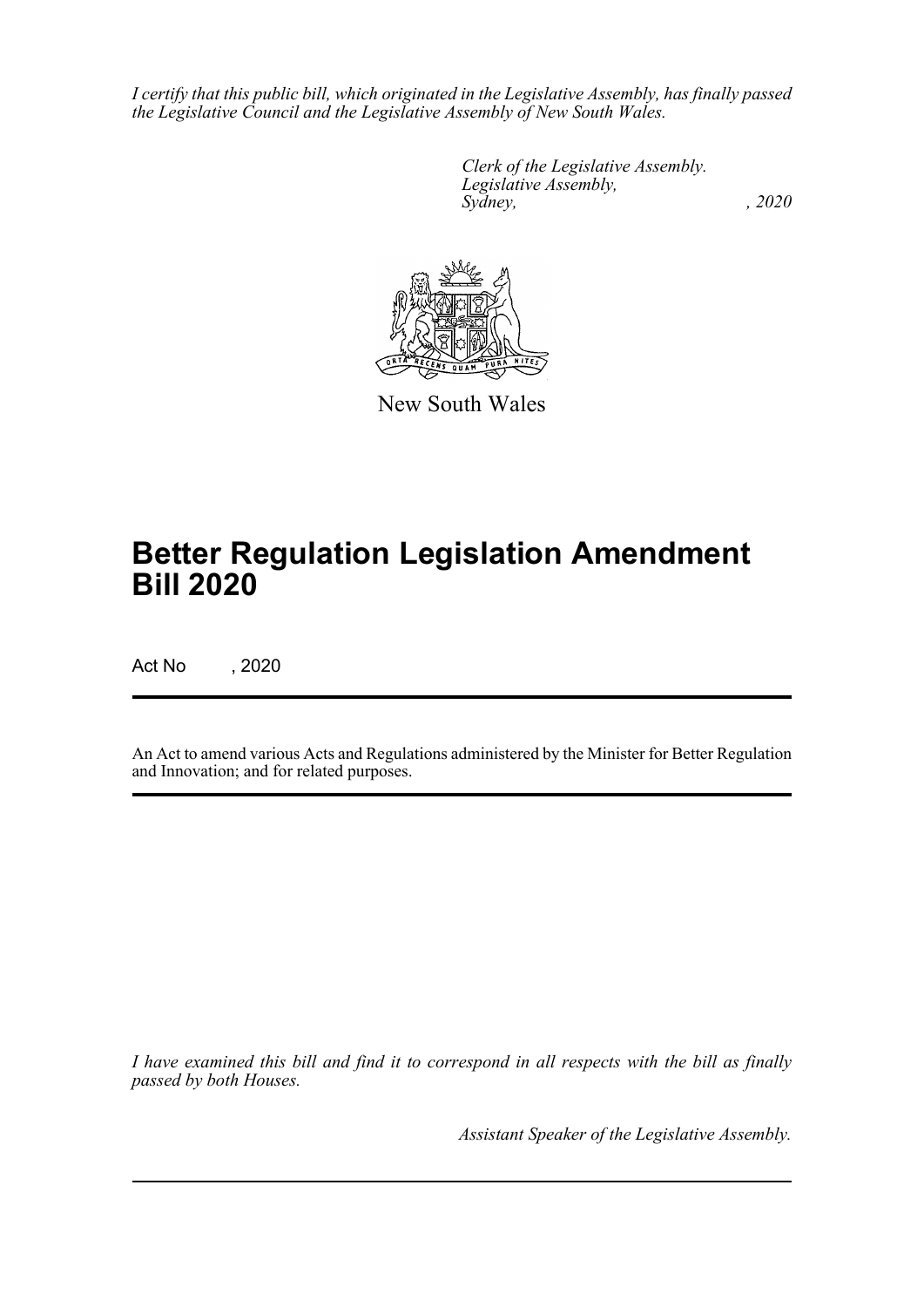Better Regulation Legislation Amendment Bill 2020 [NSW]

### <span id="page-2-0"></span>**The Legislature of New South Wales enacts—**

### **1 Name of Act**

This Act is the *Better Regulation Legislation Amendment Act 2020*.

### <span id="page-2-1"></span>**2 Commencement**

This Act commences on the date of assent to this Act, except as follows—

- (a) Schedule 2.1 commences on the later of the following—
	- (i) the date of assent to this Act,
	- (ii) the commencement of Schedule 1[26] to the *Charitable Fundraising Amendment Act 2018*,
- (b) Schedules 3 and 7.2[3] and [5] commence on a day or days to be appointed by proclamation.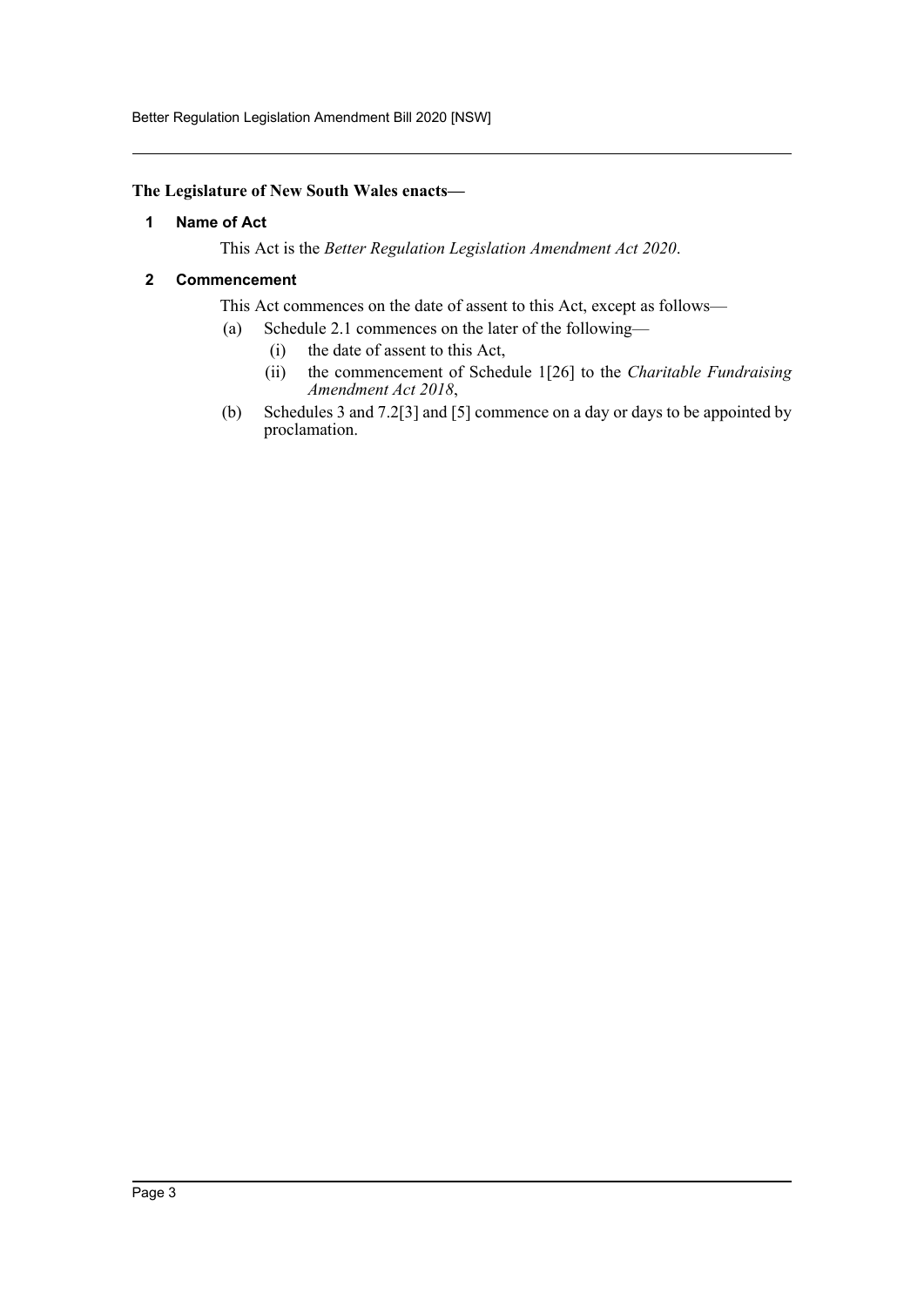### <span id="page-3-0"></span>**Schedule 1 Amendments relating to motor dealers and repairers licences, repairs on transport service vehicles and the Motor Dealers and Repairers Compensation Fund**

### **1.1 Motor Dealers and Repairers Act 2013 No 107**

### **[1] Section 5 Motor dealers**

Insert after section 5(4)—

(5) A person does not carry on the business of a motor dealer merely because the person sells a trailer for the conveyance of a second-hand boat sold by the person.

#### **[2] Section 10, heading**

Omit the heading. Insert instead—

#### **10 Definition**

### **[3] Section 10, definition of "transport service vehicle"**

Omit the definition of *transport service owner*.

Insert instead—

*transport service vehicle* means a motor vehicle used for the carriage of passengers or goods in connection with a business.

#### **[4] Section 15 Repair work must be done by licensed motor vehicle repairers**

Omit "or a transport service owner" from section 15(1).

### **[5] Section 15(1A)**

Insert after section 15(1)—

(1A) The owner of a transport service vehicle or other person having control of a transport service vehicle must not, in the course of business, enter into an agreement for any repair work to be done on the vehicle by a person who is not the holder of a motor vehicle repairer's licence.

**Note.** An offence against subsection (1A) committed by a corporation is an executive liability offence attracting executive liability for a director or other person involved in the management of the corporation—see section 159.

#### **[6] Section 16 Repair work must be done by holder of tradesperson's certificate**

Omit ", a motor dealer or a transport service owner" from section 16(1).

Insert instead "or a motor dealer".

#### **[7] Section 16(1A)**

Insert after section 16(1)—

- (1A) The owner of a transport service vehicle or other person having control of a transport service vehicle must not permit an employee of the owner or person to do repair work on the vehicle unless the person doing the work—
	- (a) holds a tradesperson's certificate for a class of repair work that includes that work, or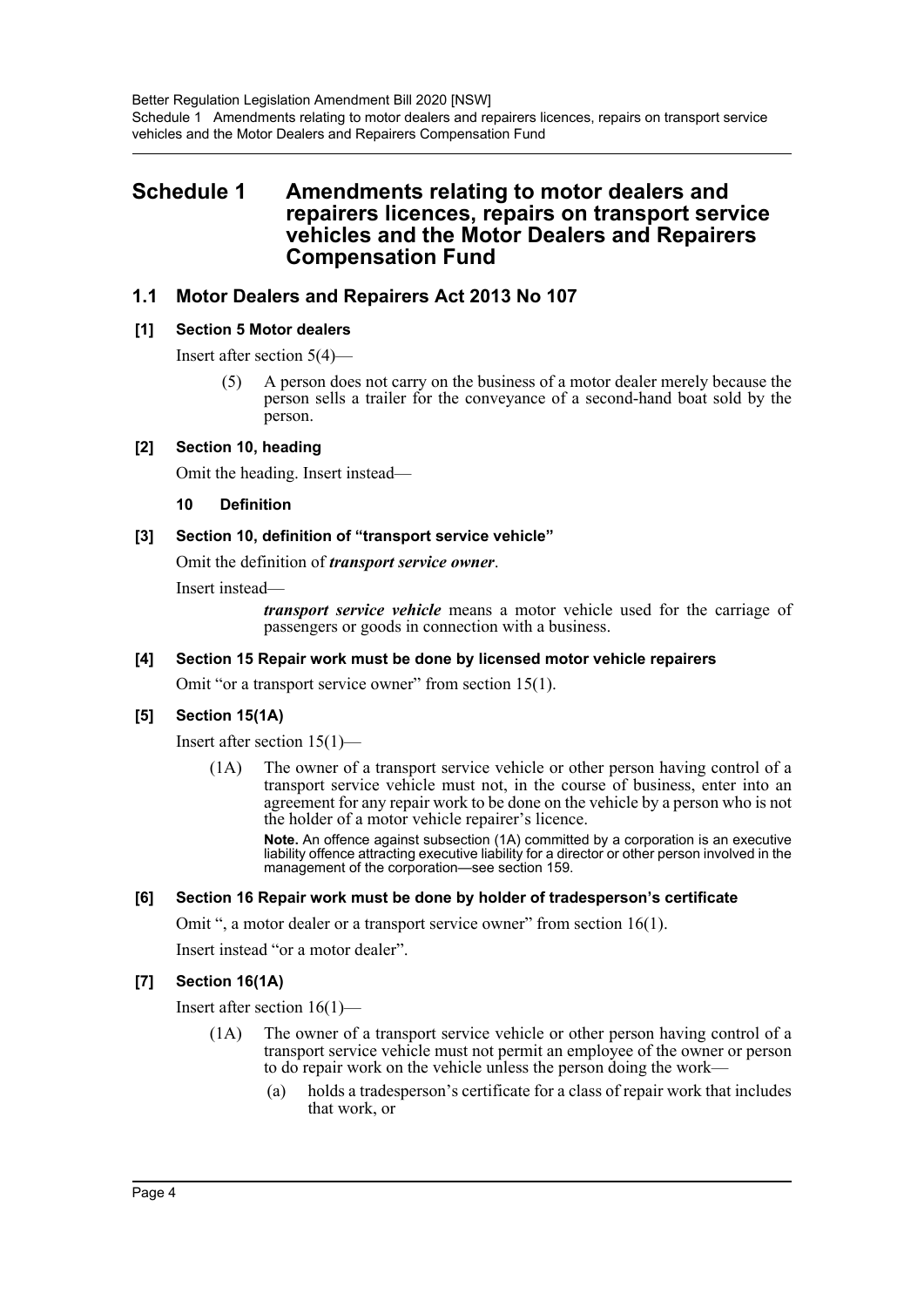- (b) is doing the work in the course of an apprenticeship or traineeship under the supervision of a person who holds a tradesperson's certificate for a class of repair work that includes that work, or
- (c) is doing the work in other circumstances prescribed by the regulations for the purposes of this section.

**Note.** An offence against subsection (1A) committed by a corporation is an executive liability offence attracting executive liability for a director or other person involved in the management of the corporation—see section 159.

### **[8] Section 22A**

Insert after section 22—

### **22A Revocation of licences by Secretary**

- (1) The Secretary may, by notice in writing given to a licence holder (a *cancellation notice*), cancel the licence if the Secretary is satisfied that—
	- (a) the licence was granted, renewed or restored because of a misrepresentation made by the holder, or
	- (b) the licence was granted, renewed or restored in error (whether as a result of a misrepresentation by the holder or not).
- (2) A cancellation notice takes effect on the day that it is given to the licence holder or on a later day specified in the notice.
- (3) The Secretary may, by further notice given to the licence holder (a *restoration notice*), restore a licence cancelled under this section if the Secretary is satisfied that—
	- (a) the licence holder acted in good faith, or
	- (b) the error has been rectified, or
	- (c) the licence should be restored.
- (4) A restoration notice takes effect on the day that it is given to the licence holder, or on a later day specified in the notice.

### **[9] Section 159 Liability of directors etc for offences by corporation—offences attracting executive liability**

Omit section 159(1)(b). Insert instead—

(b) section 15(1) or (1A) or 16(1) or (1A).

### **[10] Section 171 Certification of loss**

Omit "\$40,000" from section 171(2).

Insert instead "the amount prescribed by the regulations".

### **1.2 Motor Dealers and Repairers Regulation 2014**

### **Clause 53A**

Insert after clause 53—

### **53A Certification of loss**

For the purposes of section 171(2) of the Act, the amount of \$40,000 is prescribed.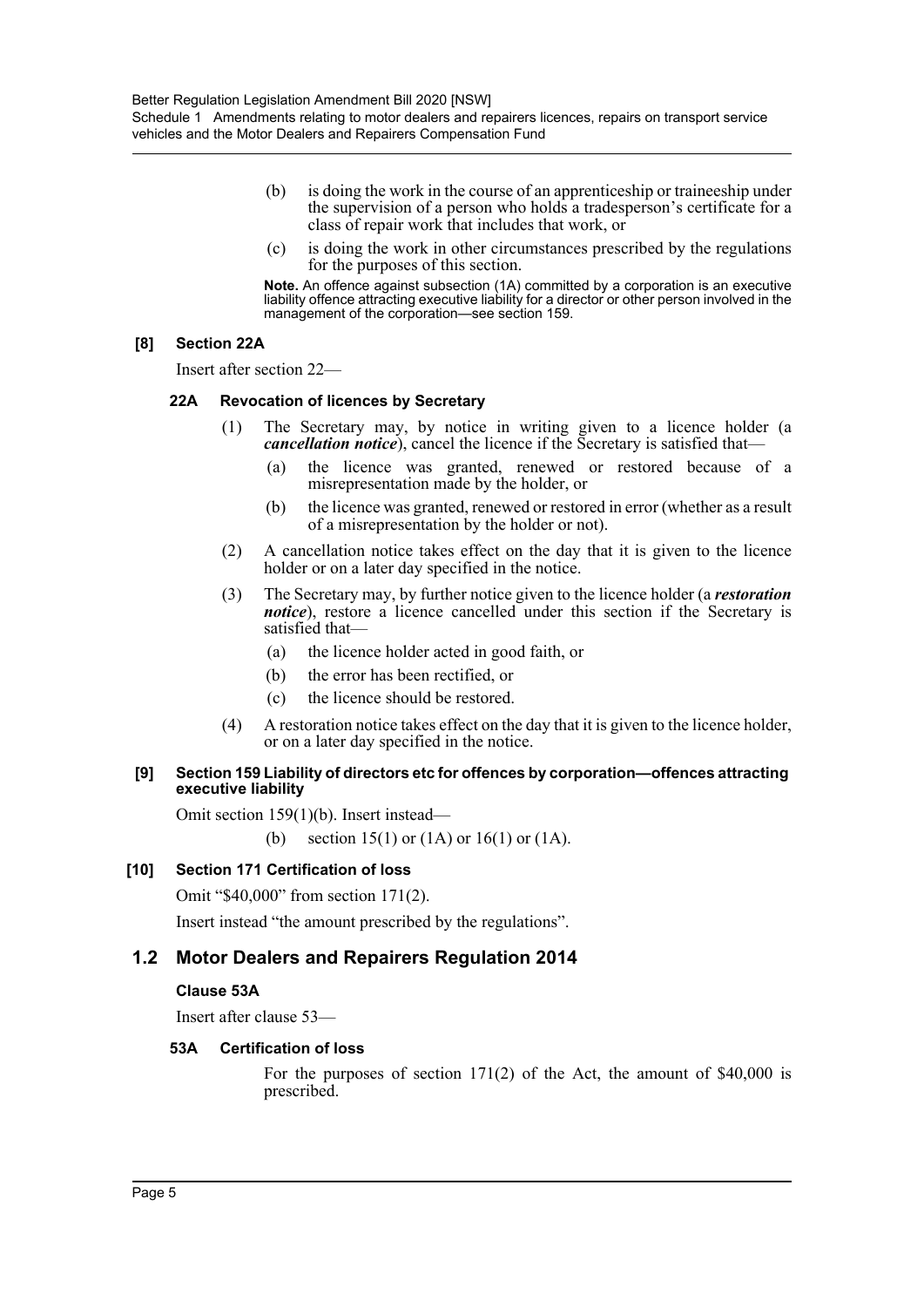# <span id="page-5-0"></span>**Schedule 2 Amendments relating to search warrants**

### **2.1 Charitable Fundraising Act 1991 No 69**

#### **[1] Section 25I Search warrants (as inserted by the Charitable Fundraising Amendment Act 2018)**

Omit ", when accompanied by a police officer," from section 25I(2).

### **[2] Section 25I(2A)**

Insert after section 25I(2)—

(2A) A police officer may accompany an authorised officer who enters premises and searches for evidence under a search warrant as if the police officer were named in the warrant.

### **2.2 Community Gaming Act 2018 No 60**

### **[1] Section 26 Search warrants**

Omit ", when accompanied by a police officer," from section 26(2).

### **[2] Section 26(2A)**

Insert after section 26(2)—

(2A) A police officer may accompany an authorised officer who enters premises and searches for evidence under a search warrant as if the police officer were named in the warrant.

### **2.3 Entertainment Industry Act 2013 No 73**

### **[1] Section 28 Search warrants**

Omit ", when accompanied by a police officer," from section 28(2).

### **[2] Section 28(2A)**

Insert after section 28(2)—

(2A) A police officer may accompany an authorised officer who enters premises and searches for evidence under a search warrant as if the police officer were named in the warrant.

### **2.4 Home Building Act 1989 No 147**

### **[1] Section 126 Power of entry**

Omit section 126 (4)–(6) and (7).

### **[2] Section 126A**

Insert after section 126—

#### **126A Search warrants**

- (1) An authorised person may apply to an issuing officer for a search warrant if the applicant has reasonable grounds for believing that a provision of this Act or the regulations has been or is being contravened on premises.
- (2) An issuing officer to whom an application for a search warrant is made under this section may, if satisfied that there are reasonable grounds for doing so,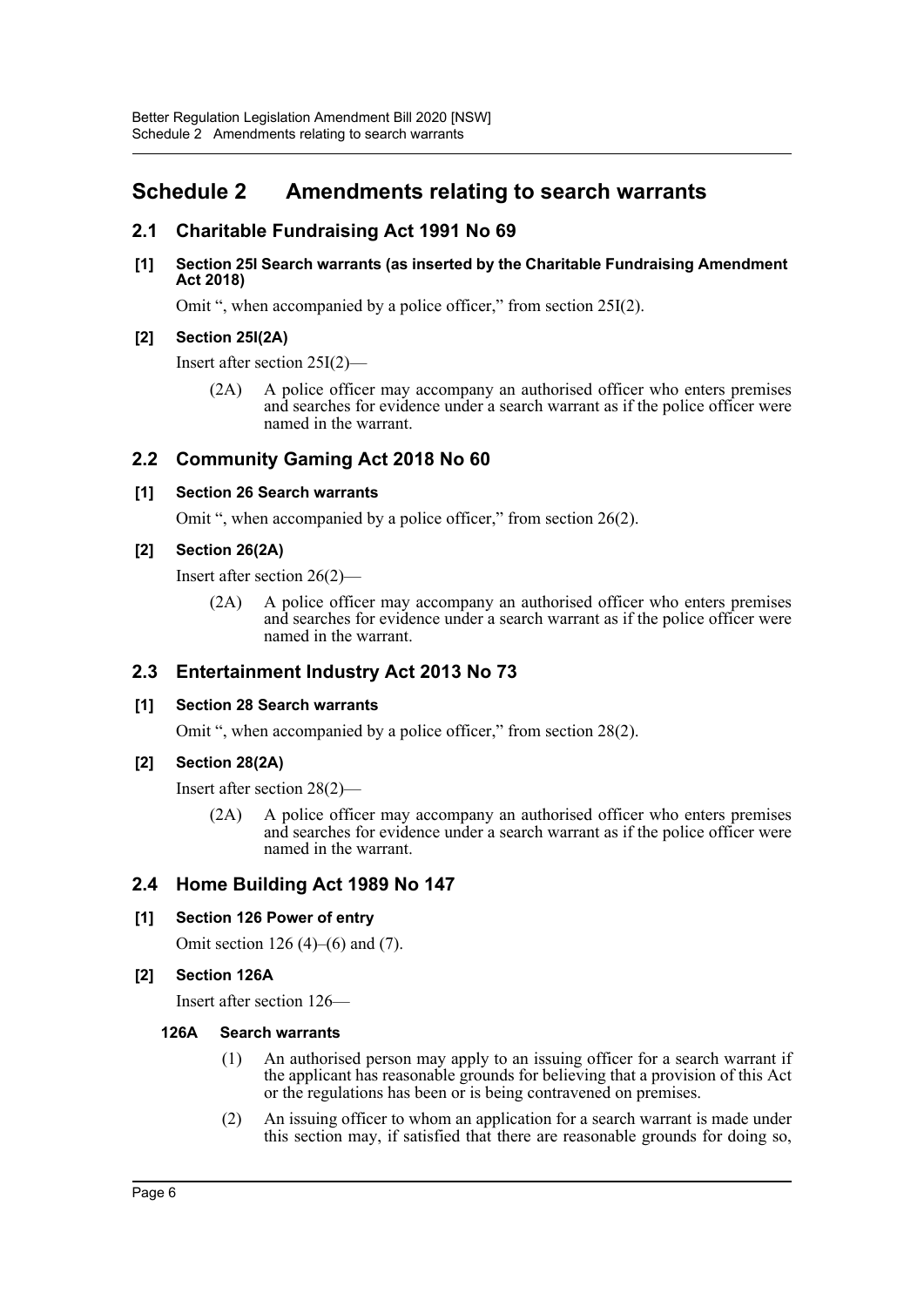issue a search warrant authorising an authorised person named in the warrant and any other person named in the warrant—

- (a) to enter the premises concerned, and
- (b) to search the premises for evidence of a contravention of this Act or the regulations.
- (3) A police officer may accompany an authorised person who enters premises and searches for evidence under a search warrant as if the police officer were named in the warrant.
- (4) Division 4 of Part 5 of the *Law Enforcement (Powers and Responsibilities) Act 2002* applies to a search warrant issued under this section.
- (5) In this section *authorised person* means a person authorised to enter premises by section 126.

*issuing officer* means an authorised officer within the meaning of the *Law Enforcement (Powers and Responsibilities) Act 2002*.

### **2.5 Law Enforcement (Powers and Responsibilities) Act 2002 No 103**

### **Schedule 2 Search warrants under other Acts**

Omit "section 126" from the matter relating to the *Home Building Act 1989*. Insert instead "section 126A".

### **2.6 Motor Dealers and Repairers Act 2013 No 107**

#### **[1] Section 154 Search warrants**

Omit ", when accompanied by a police officer," from section 154(2).

#### **[2] Section 154(2A)**

Insert after section 154(2)—

(2A) A police officer may accompany an authorised officer who enters premises and searches for evidence under a search warrant as if the police officer were named in the warrant.

### **2.7 Residential (Land Lease) Communities Act 2013 No 97**

#### **[1] Section 183 Search warrants**

Omit ", when accompanied by a police officer," from section 183(2).

### **[2] Section 183(2A)**

Insert after section 183(2)—

(2A) A police officer may accompany an investigator who enters premises and searches for evidence under a search warrant as if the police officer were named in the warrant.

### **2.8 Residential Tenancies Act 2010 No 42**

#### **[1] Section 200 Search warrants**

Omit ", when accompanied by a police officer," from section 200(2).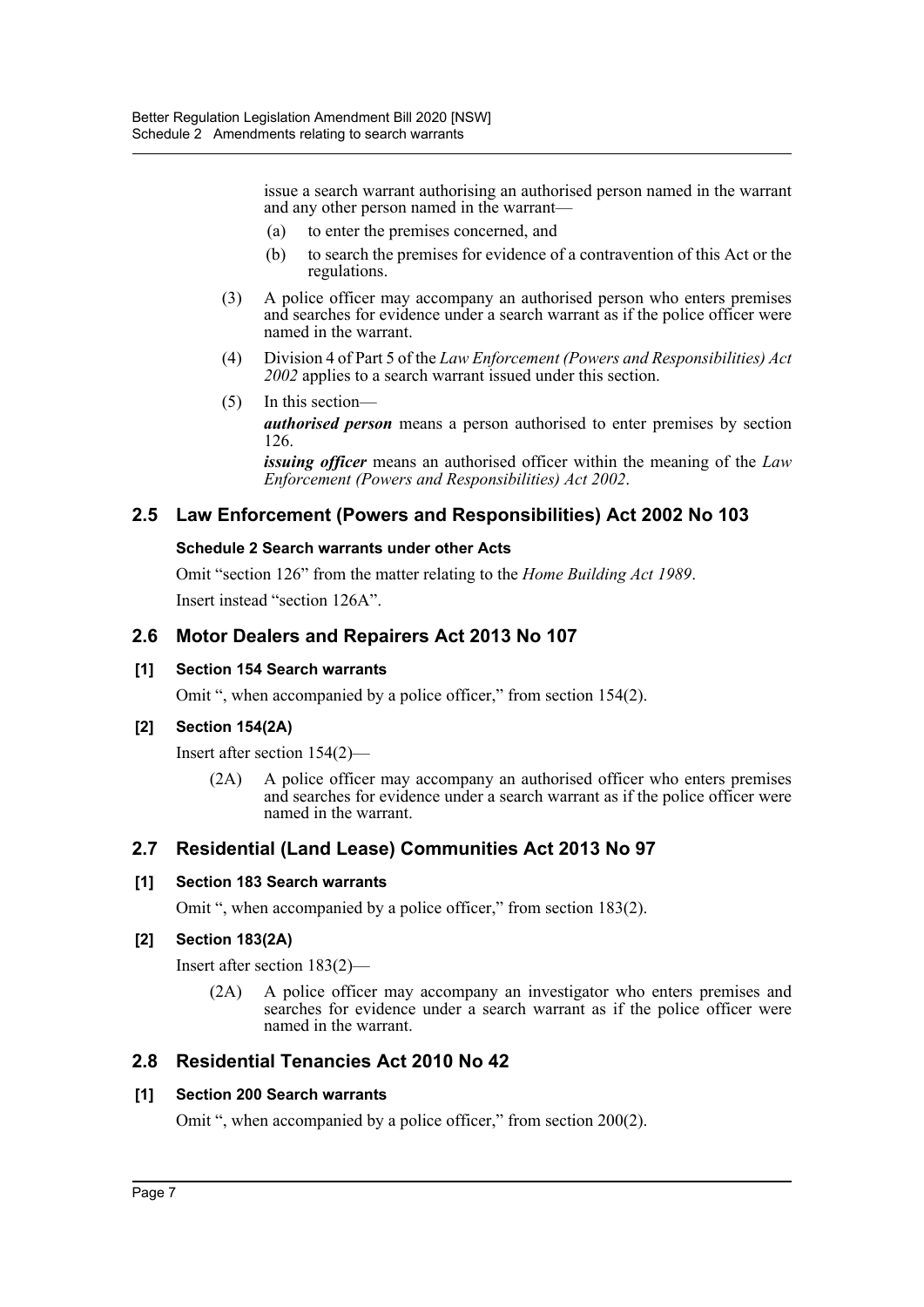### **[2] Section 200(2A)**

Insert after section 200(2)—

(2A) A police officer may accompany an investigator who enters premises and searches for evidence under a search warrant as if the police officer were named in the warrant.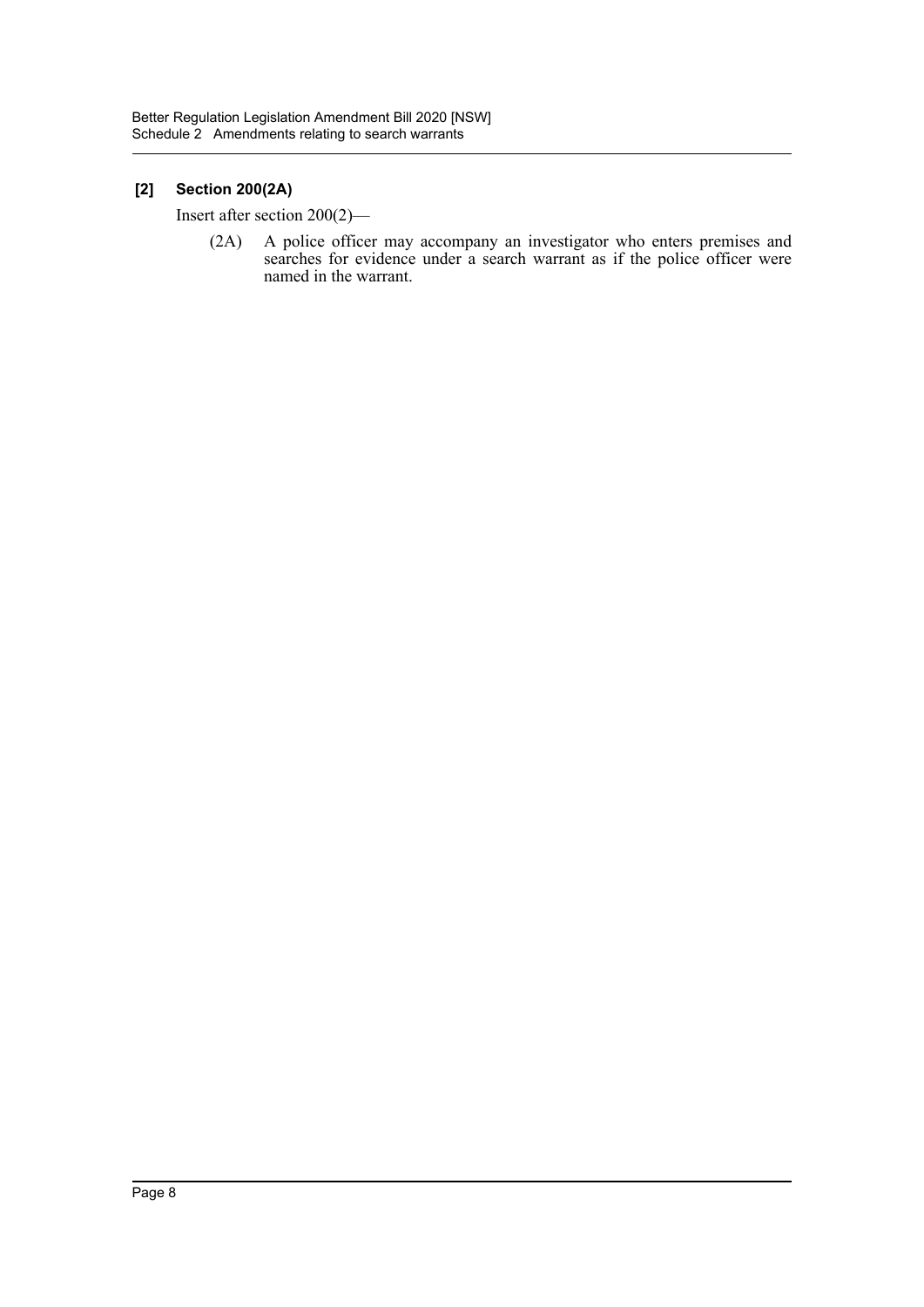### <span id="page-8-0"></span>**Schedule 3 Amendments relating to unclaimed money under Storage Liens Act 1935**

### **3.1 Storage Liens Act 1935 No 19**

### **[1] Section 8 Disposition of proceeds of sale**

Omit section 8(2)–(4). Insert instead—

(2) If the surplus is not demanded by a person entitled to the surplus within 14 days after the sale, the surplus is to be dealt with as if the storer were an enterprise and the surplus were unclaimed money for the purposes of the *Unclaimed Money Act 1995*.

### **[2] Schedule 1**

Insert at the end of the Act—

# **Schedule 1 Savings and transitional provisions**

# **Part 1 Preliminary**

### **1 Regulations**

- (1) The regulations may contain provisions of a savings or transitional nature consequent on the enactment of this Act or any Act that amends this Act.
- (2) Any such provision—
	- (a) may, if the regulations so provide, take effect from the date of assent to the Act concerned or a later date, and
	- (b) has effect despite anything to the contrary in this Schedule.
- (3) To the extent to which any such provision takes effect from a date that is earlier than the date of its publication on the NSW legislation website, the provision does not operate so as—
	- (a) to affect, in a manner prejudicial to any person (other than the State or an authority of the State), the rights of that person existing before the date of its publication, or
	- (b) to impose liabilities on any person (other than the State or an authority of the State) in respect of anything done or omitted to be done before the date of its publication.
- (4) Without limiting subclauses (1) and (2), regulations made for the purposes of this clause may amend this Schedule to provide for additional or different savings and transitional provisions instead of including the provisions in the regulations.

### **Part 2 Provision consequent on enactment of Better Regulation Legislation Amendment Act 2020**

### **2 Disposition of proceeds of sale**

(1) Section 8(2)–(4), and the regulations made under those sections, as in force immediately before their repeal by the *Better Regulation Legislation Amendment Act 2020*, continue to apply in respect of the surplus proceeds arising from goods sold before that repeal.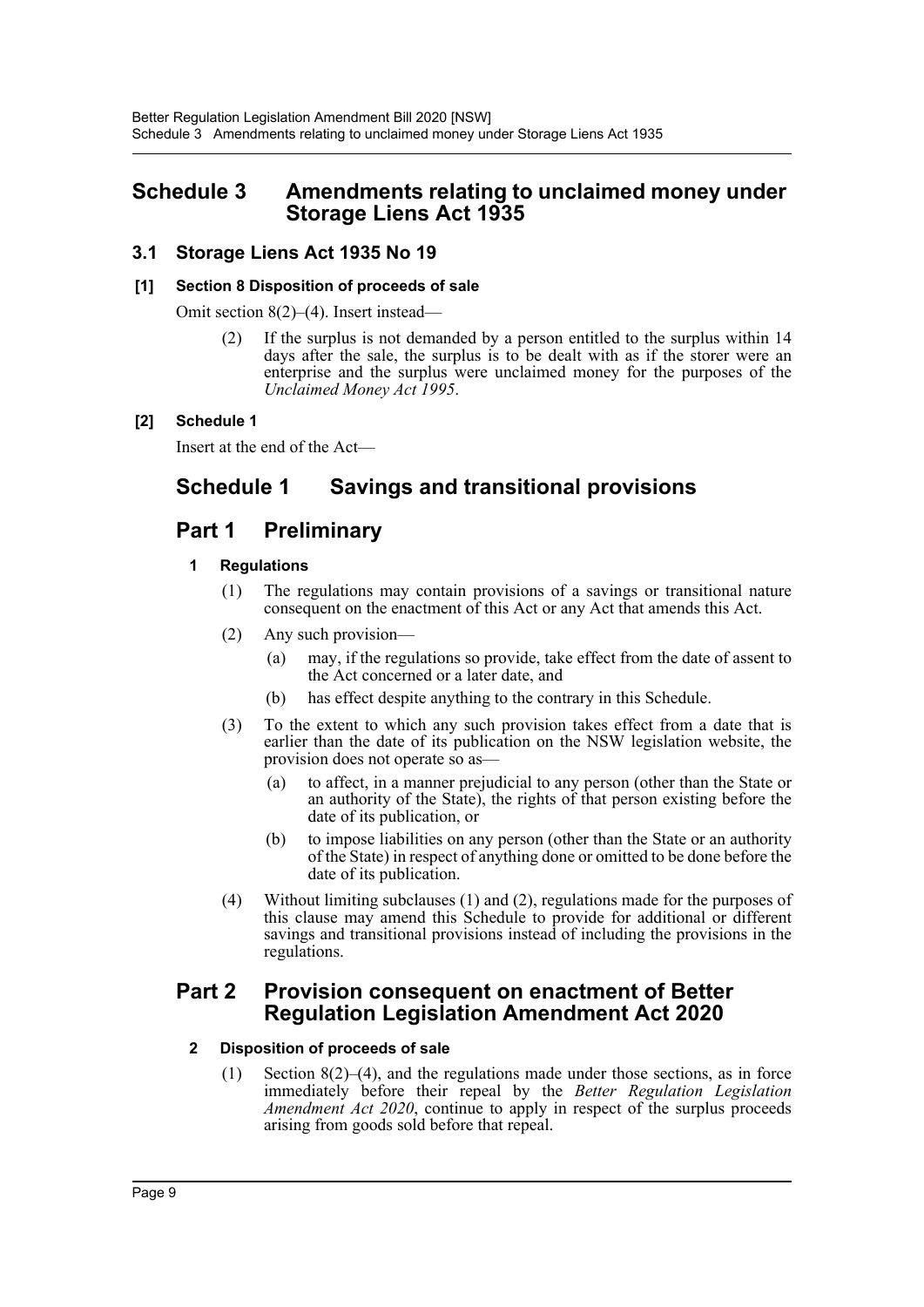(2) Section 8(2), as substituted by the *Better Regulation Legislation Amendment Act 2020*, does not apply in respect of surplus proceeds arising from goods sold before that substitution.

## **3.2 Storage Liens Regulation 2019**

### **Clauses 5 and 6**

Omit the clauses.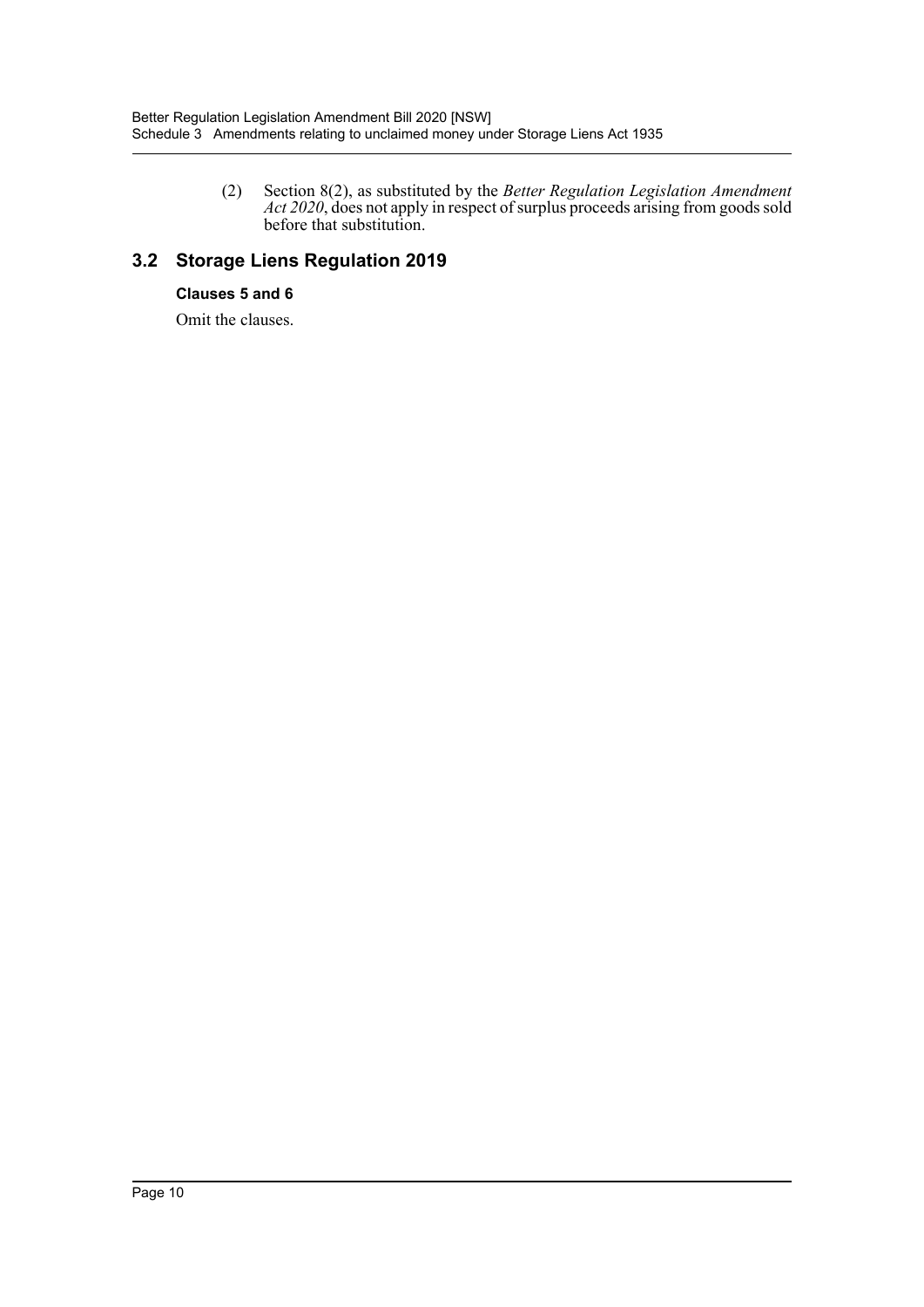# <span id="page-10-0"></span>**Schedule 4 Amendments relating to exemptions under Retail Trading Act 2008**

### **4.1 Retail Trading Act 2008 No 49**

### **[1] Section 11 Applications for exemptions**

Omit "prescribed by the regulations" from section  $11(1)(a)$ . Insert instead "approved by the Secretary".

### **[2] Section 11(4)**

Insert after section 11(3)—

- (4) Before determining an application, the Secretary must—
	- (a) cause the application to be publicly exhibited for a period of at least 14 days, and
	- (b) seek public comment on the application during the public exhibition period, and
	- (c) have regard to any public comment received during that period.

### **[3] Schedule 2 Savings, transitional and other provisions**

Insert after clause 10—

### **Part 5 Provision consequent on repeal of Retail Trading Regulation 2014**

### **11 Existing applications for exemptions**

Clause 6 of the *Retail Trading Regulation 2014* continues to apply in respect of an application made, but not finally determined, before the repeal of that Regulation.

### **4.2 Retail Trading Regulation 2014**

### **Repeal**

The *Retail Trading Regulation 2014* is repealed.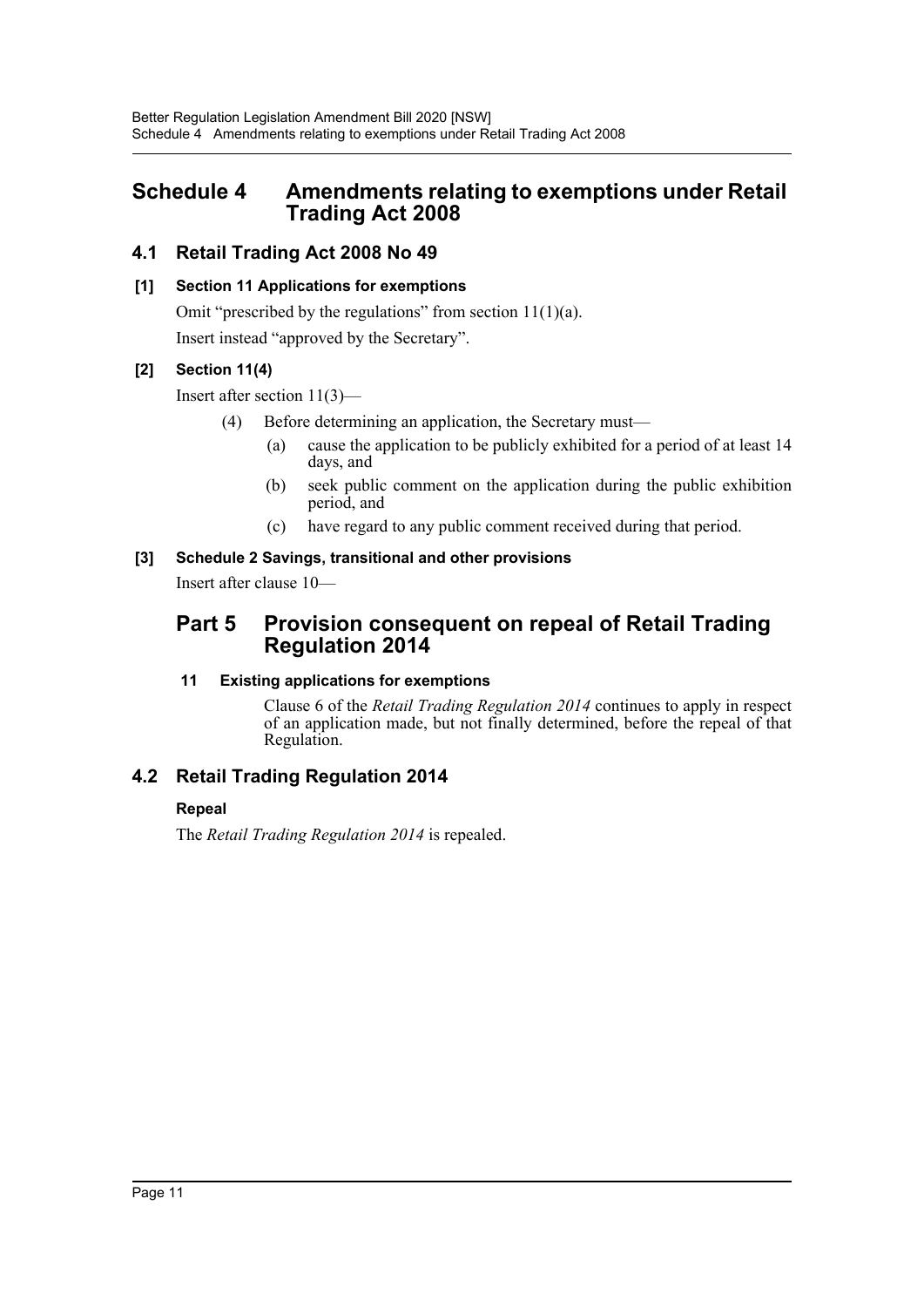# <span id="page-11-0"></span>**Schedule 5 Amendments relating to landlords not ordinarily residing in New South Wales and standard form agreement**

### **5.1 Residential Tenancies Act 2010 No 42**

### **Section 27 Names and addresses to be provided**

Omit section 27(1)(a). Insert instead—

- (a) the name and telephone number or other contact details of the landlord,
- (a1) if the landlord does not ordinarily reside in New South Wales, the State, Territory or, if not in Australia, country in which the landlord ordinarily resides,
- (a2) if there is a landlord's agent, the name, telephone number and business address of the landlord's agent,

### **5.2 Residential Tenancies Regulation 2019**

### **[1] Schedule 1 Standard Form Agreement**

Omit "[*Insert name and telephone number or other contact details of landlord(s)*]" from the matter under the heading **Landlord**.

Insert instead—

[*Insert name and telephone number or other contact details of landlord(s). If the landlord does not ordinarily reside in New South Wales, specify the State, Territory or, if not in Australia, country in which the landlord ordinarily resides*]

### **[2] Schedule 1, clause 37**

Insert at the end of clause 37.4—

, and

**37.5** if the State, Territory or country in which the landlord ordinarily resides changes, to give the tenant notice in writing of the change within 14 days.

### **[3] Schedule 2 Condition report**

Omit "a a minimum" from paragraph (b) of the matter under the heading "WATER USAGE CHARGING AND EFFICIENCY DEVICES".

Insert instead "a minimum".

### **[4] Schedule 3 Declaration by competent person**

Omit "*child if not*" from Part 4. Insert instead "*child" if not*".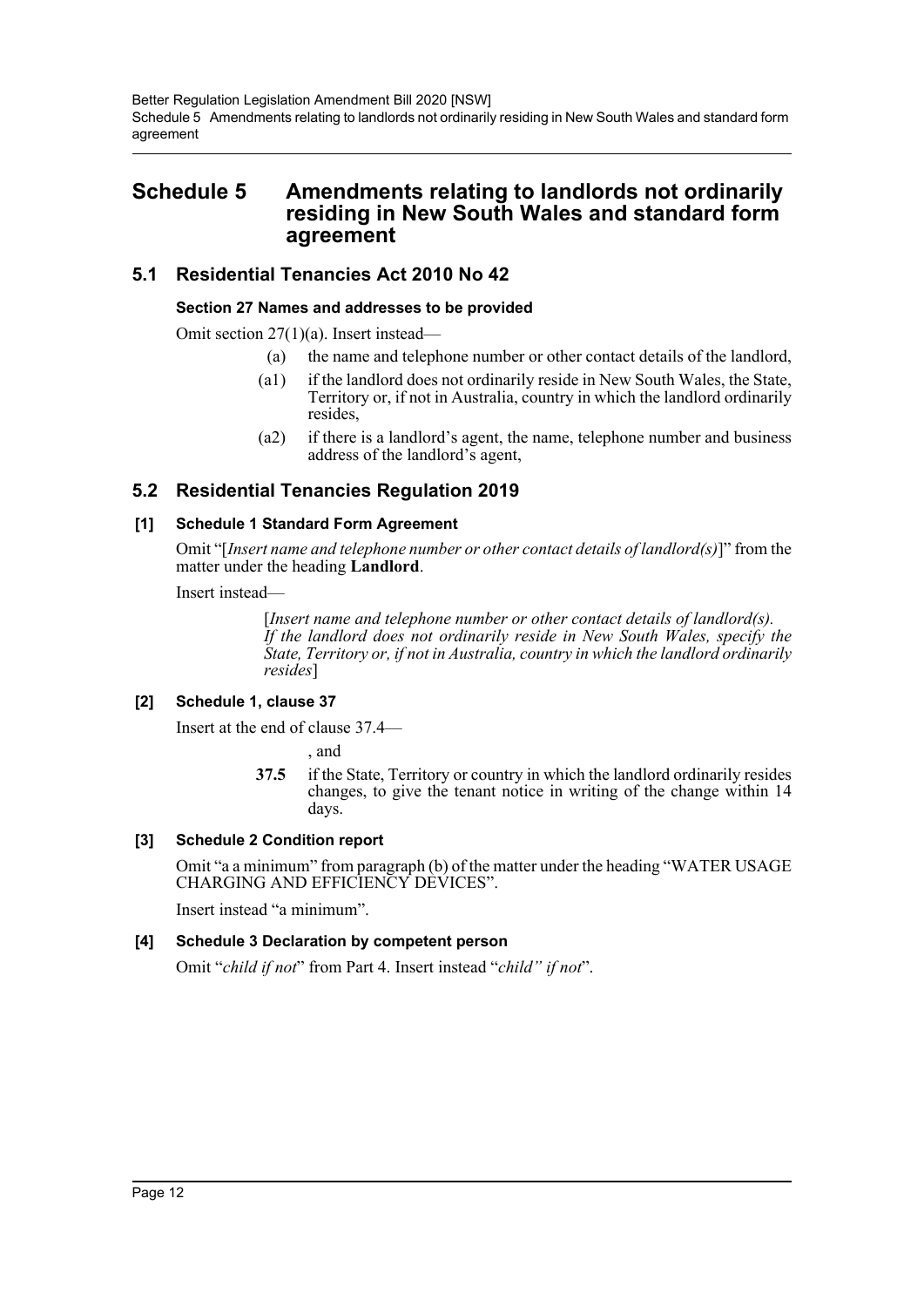## <span id="page-12-0"></span>**Schedule 6 Amendments relating to exemptions under Pawnbrokers and Second-hand Dealers Act 1996**

### **6.1 Pawnbrokers and Second-hand Dealers Act 1996 No 13**

### **[1] Section 4A**

Insert after section 4—

### **4A Exemptions**

- (1) The Secretary may, by notice in writing given to a person, exempt the person from the operation of this Act or specified provisions of this Act.
- (2) An exemption under this section—
	- (a) takes effect on the day the notice is given to the person or a later day specified in the notice, and
	- (b) if the notice provides for the expiry of the exemption, expires in accordance with the notice, and
	- (c) is subject to the conditions (if any) specified in the notice, and
	- (d) may be amended, varied or revoked by the Secretary by further notice in writing to the person.
- (3) As soon as practicable after giving a person an exemption under this section, the Secretary is to publish details of exemptions granted under this section on a publicly accessible website.

### **[2] Section 43 Regulations**

Insert "for classes of persons" after "exemptions" in section 43(1)(i).

#### **[3] Schedule 2 Savings and transitional provisions**

Insert at the end of the Schedule—

### **Part 6 Provision consequent on enactment of Better Regulation Legislation Amendment Act 2020**

### **23 Existing exemptions**

(1) In this clause—

*amendment day* means the day on which section 4A was inserted into the Act by the *Better Regulation Legislation Amendment Act 2020*.

*existing exemption* means an exemption under clause 39 of the *Pawnbrokers and Second-hand Dealers Regulation 2015*, as in force immediately before the amendment day.

- (2) An existing exemption remains in force, as if it were an exemption granted under section 4A until the later of the following—
	- (a) the day on which the Secretary grants an exemption under section 4A replacing the existing exemption,
	- (b) 6 months after the amendment day.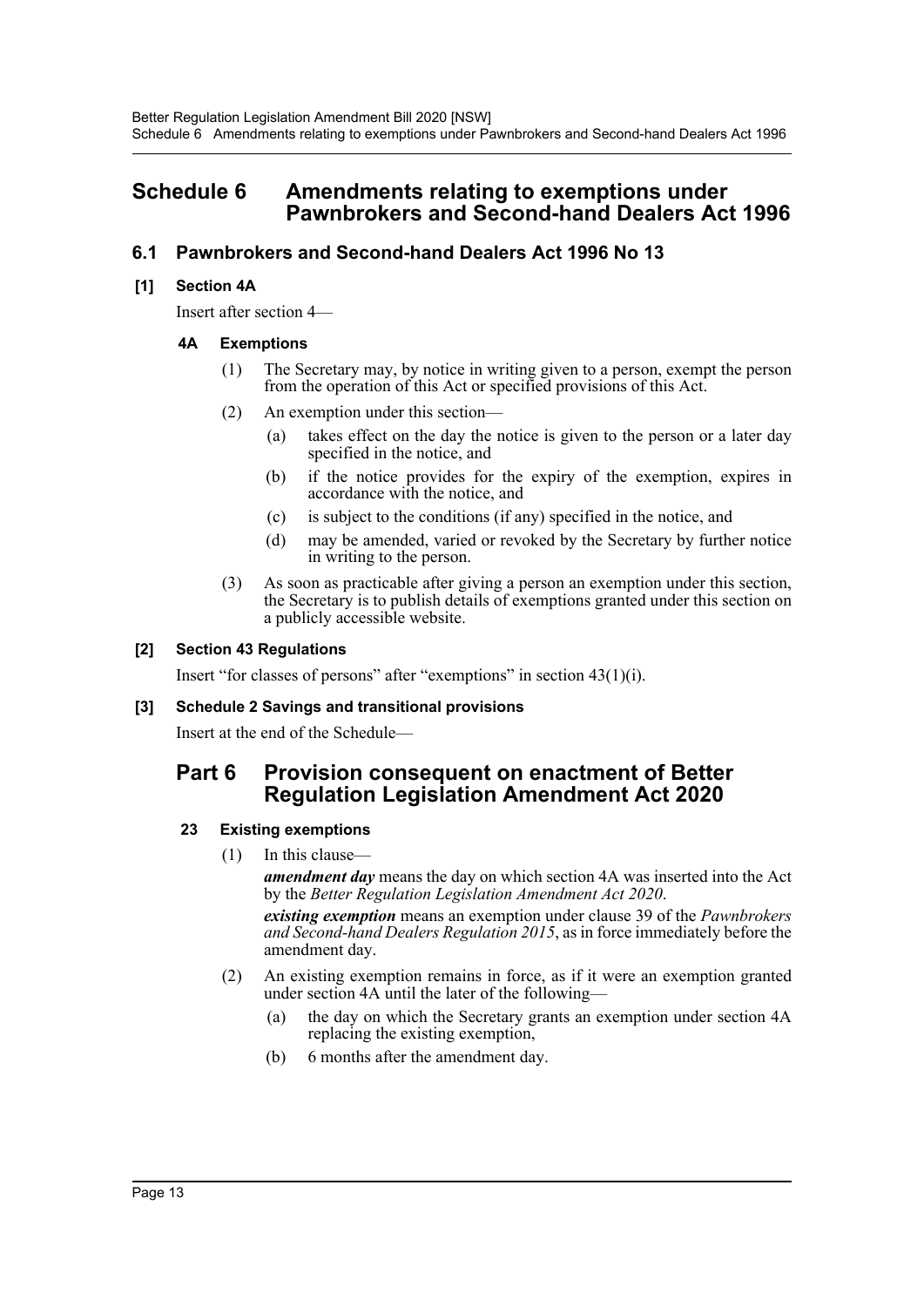### **6.2 Pawnbrokers and Second-hand Dealers Regulation 2015**

### **Clause 39 Specific exemptions from certain requirements**

Omit the clause.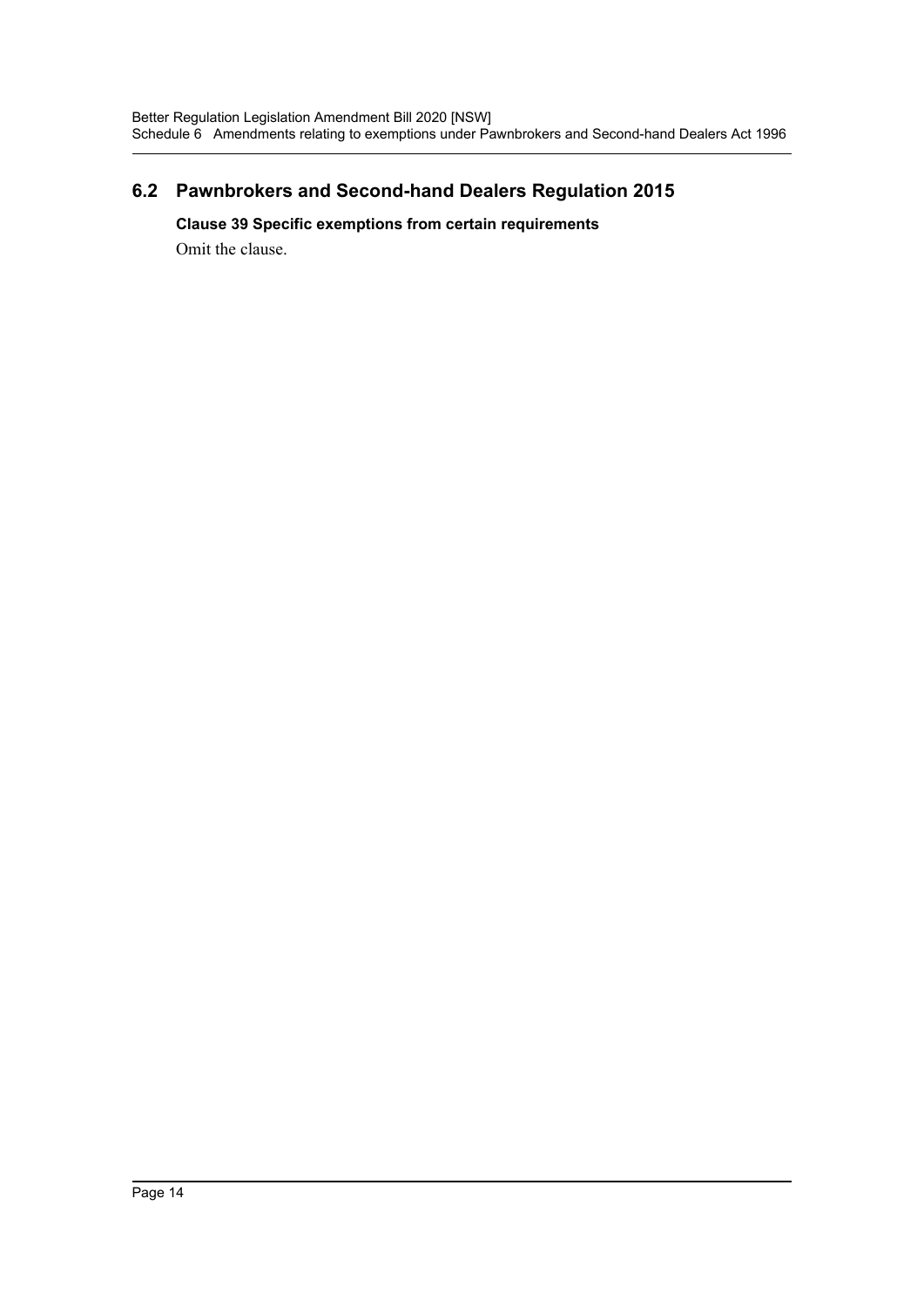# <span id="page-14-0"></span>**Schedule 7 Miscellaneous amendments to other Acts**

### **7.1 Contract Cleaning Industry (Portable Long Service Leave Scheme) Act 2010 No 122**

### **[1] Section 9 Constitution of Long Service Leave Committee**

Omit "United Voice (NSW Branch)" from section 9(2)(c). Insert instead "United Workers Union (NSW Branch)".

### **[2] Section 9(2)(e)**

Omit the paragraph. Insert instead—

(e) 2 persons appointed by the Minister who, in the opinion of the Minister, have knowledge of, and experience in, the contract cleaning industry.

### **[3] Section 9(4)**

Omit " $(2)(b)$ ,  $(c)$ ,  $(d)$  or  $(e)$ ". Insert instead " $(2)(b)$ ,  $(c)$  or  $(d)$ ".

### **7.2 Gas and Electricity (Consumer Safety) Act 2017 No 15**

### **[1] Section 4 Definitions**

Insert after paragraph (a) of the definition of *electrical installation* in section 4(1)—

- (a1) a meter used, or intended for use, in the generation, transmission or distribution of electricity that is—
	- (i) owned or used by an electricity supply authority, and
	- (ii) located at a place owned or occupied by the authority,

### **[2] Section 5 Act not to apply to certain gas or autogas installations or gas appliances**

Insert "(other than regulations made under this Act relating to the examination and testing of gas meters)" after "This Act".

### **[3] Section 21 Restrictions on sale of gas appliances**

Insert after section 21(1)—

- (1A) The Secretary may, by order in writing, exempt a person or a specified class of persons, or gas appliance or type of gas appliance, from subsection (1).
- (1B) An exemption takes effect when—
	- (a) in relation to a person—it is given to the person, or
	- (b) in relation to a class of persons or a gas appliance or class of gas appliances—it is published on a publicly accessible website that, in the opinion of the Secretary, is appropriate for the publication.
- (1C) An exemption is subject to the terms and conditions (if any) specified in the order.

### **[4] Section 33 Work to be carried out by qualified persons**

Insert at the end of paragraph (b) of the definition of *trade certificate* in section 33(3)—

, or

(c) in relation to autogas work carried out on an installation that is designed for use with liquefied natural gas (LN Gas), a tradesperson's certificate granted under the *Motor Dealers and Repairers Act 2013* in respect of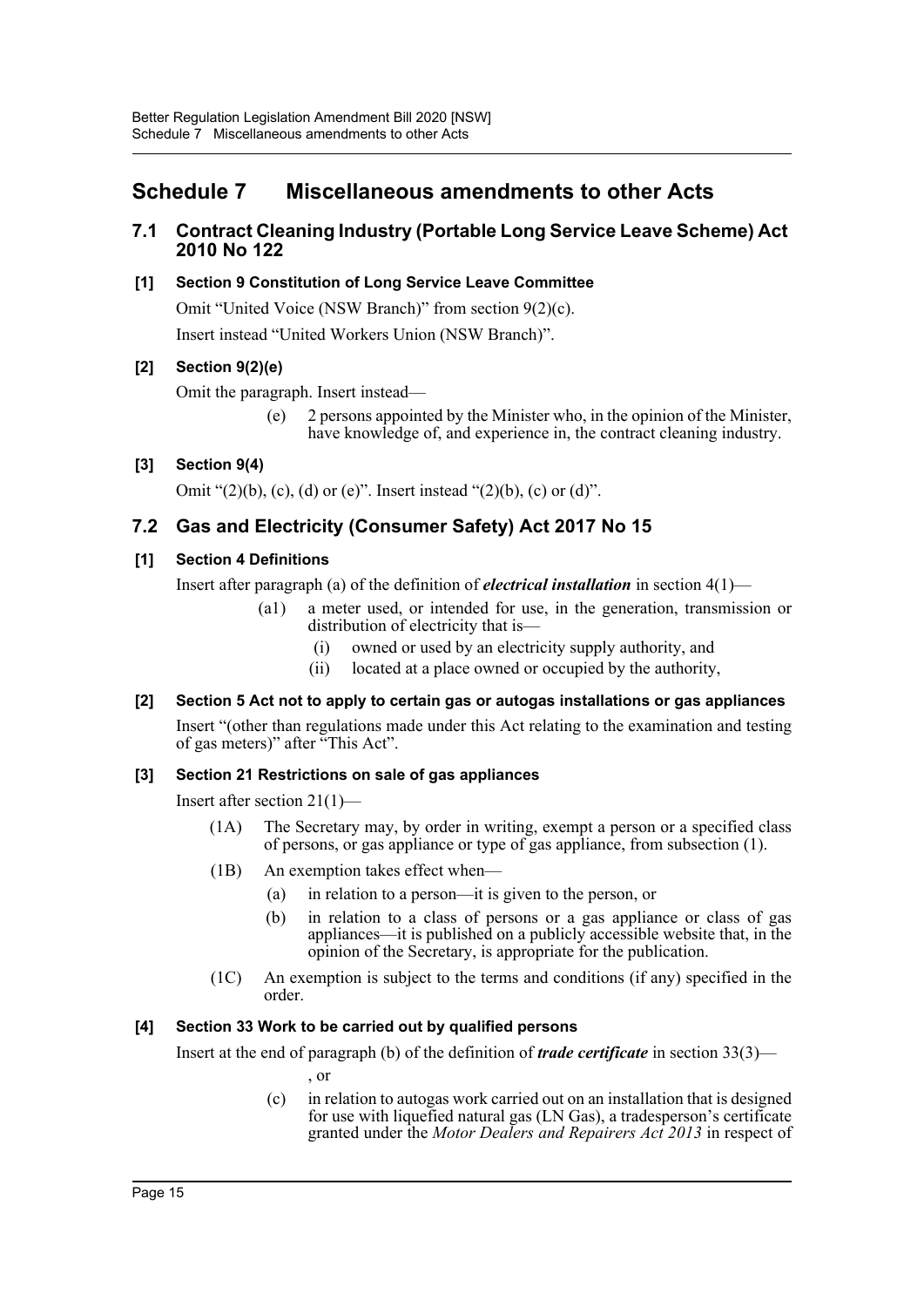a class of repair work that includes work of a liquefied natural gas mechanic.

### **[5] Section 37 Restrictions on connection of gas appliances to certain gas installations**

Insert after section 37(2)—

(2A) Subsections (1) and (2) do not apply in respect of a person or class of persons, or gas appliance or class of gas appliances exempt from section 21(1).

### **[6] Section 46, heading**

Omit the heading. Insert instead—

### **46 Definitions**

### **[7] Section 46, definition of "autogas installation"**

Insert in alphabetical order—

*autogas installation* includes the vehicle, vessel or machine that an autogas installation is installed in, or forms part of.

#### **[8] Section 48 Inspection of documents evidencing prohibited conduct**

Insert after section 48(b)—

(b1) an autogas installation, or

### **[9] Section 50, heading**

Omit the heading. Insert instead—

#### **50 Prohibition of sale of certain electrical articles, gas appliances and autogas installations and labelling of those articles, appliances and installations**

#### **[10] Section 50(1)**

Omit "or a gas appliance or more than one gas appliance of a particular type".

Insert instead "a gas appliance or more than one gas appliance of a particular type, or an autogas installation or more than one autogas installation of a particular class".

#### **[11] Section 50(1)(a)(ii) and (iii)**

Omit ", and" from section  $50(1)(a)(ii)$ . Insert instead—

, or

(iii) having possession of the autogas installation or autogas installations of that class, prohibit the sale by that person of the autogas installation or of all autogas installations of that class, and

### **[12] Section 50(1)(b)(i)**

Omit "or the gas appliance or each of the gas appliances".

Insert instead ", the gas appliance or each of the gas appliances or the autogas installation or each of the autogas installations".

### **[13] Section 50(1)(b)**

Omit "electrical article or gas appliance" wherever occurring.

Insert instead "electrical article, gas appliance or autogas installation".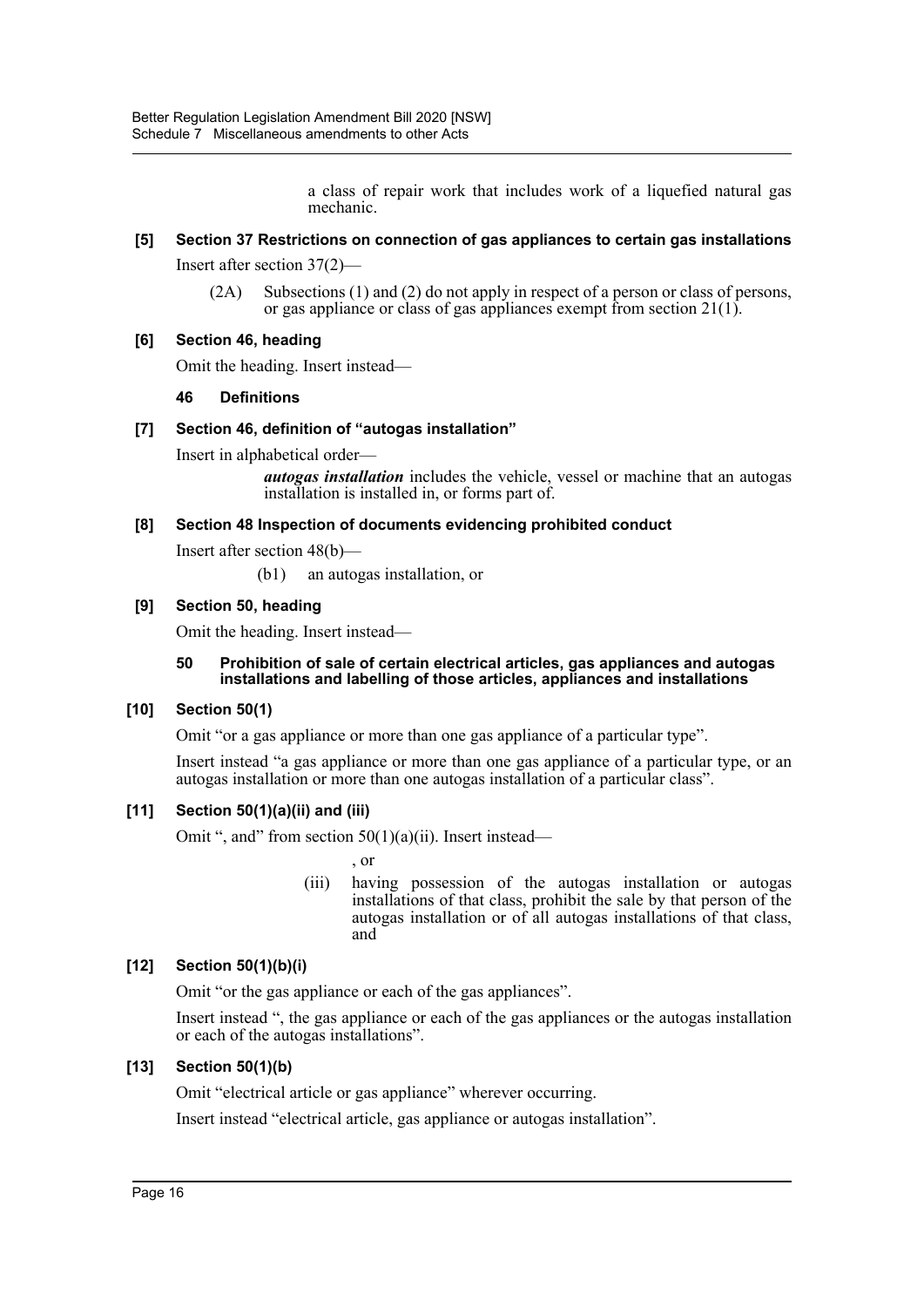### **[14] Section 50(1)(b)**

Omit "article or appliance". Insert instead "article, appliance or installation".

### **[15] Section 50(3)(a) and (b)**

Omit "electrical article or a gas appliance" wherever occurring.

Insert instead "electrical article, gas appliance or autogas installation".

### **[16] Section 51, heading**

Omit the heading. Insert instead—

#### **51 Investigation of unsafe use of electrical articles, gas appliances or autogas, electrical or gas installations**

### **[17] Section 51**

Omit "electrical installation or a gas installation". Insert instead "electrical installation or autogas installation or a gas installation".

### **[18] Section 51(a)–(c)**

Omit "electrical or gas installation" wherever occurring. Insert instead "electrical, autogas or gas installation"

### **[19] Section 52, heading**

Omit the heading. Insert instead—

#### **52 Prohibition of unsafe use of electrical articles, gas appliances or autogas, electrical or gas installations**

### **[20] Section 52(1) and (3)**

Omit "electrical installation or a gas installation" wherever occurring. Insert instead "electrical installation, an autogas installation or a gas installation".

### **[21] Section 52(1)**

Omit "electrical or gas installation".

Insert instead "electrical, autogas or gas installation".

### **[22] Section 54, heading**

Omit the heading. Insert instead—

### **54 Inspection of electrical, autogas and gas installations**

### **[23] Section 54(1)**

Insert ", autogas installation" before "or gas installation".

### **[24] Section 54(2)(a) and (b)**

Insert ", autogas work" before "or gasfitting work" wherever occurring.

### **[25] Section 54(2)(b)**

Omit "that gasfitting work". Insert instead "that autogas work or gasfitting work".